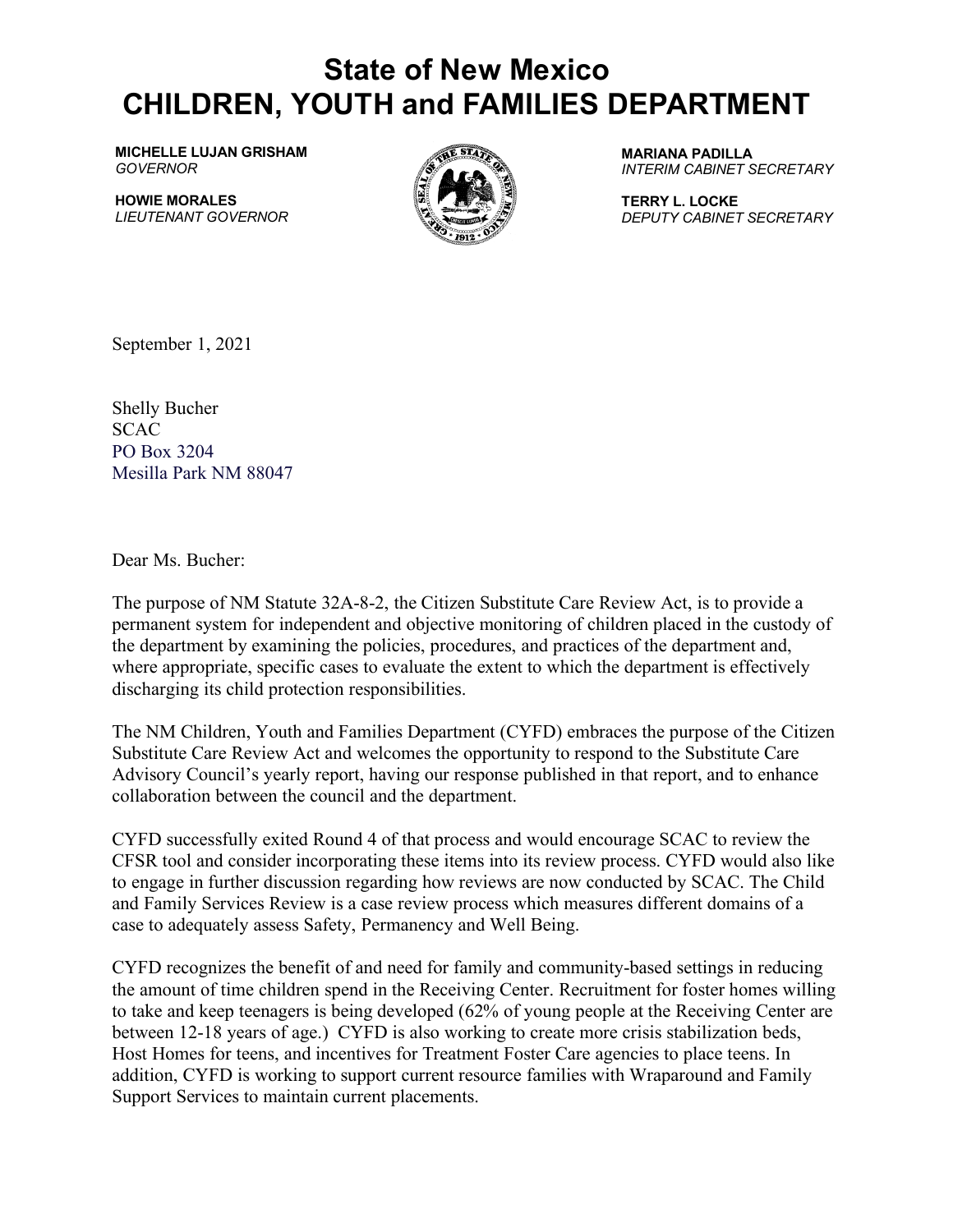While progress is being made in many areas, even in the face of the ongoing pandemic, numerous reported measures indicate much remains to achieve the goals articulated in our strategic plan. CYFD invites and welcomes community input to help the department sustain its commitment to providing the best possible resources and support for children and families throughout New Mexico's communities.

The following data is provided to demonstrate some improvement in outcomes.



Placement moves per 1,000 days in foster care (based on a rolling 12-month entry cohort):

Foster care placement changes are more frequent for youth 15 years of age or older as indicated below (placement moves rate based on a 12-month entry cohort ending August 31, 2021, by age at entry):

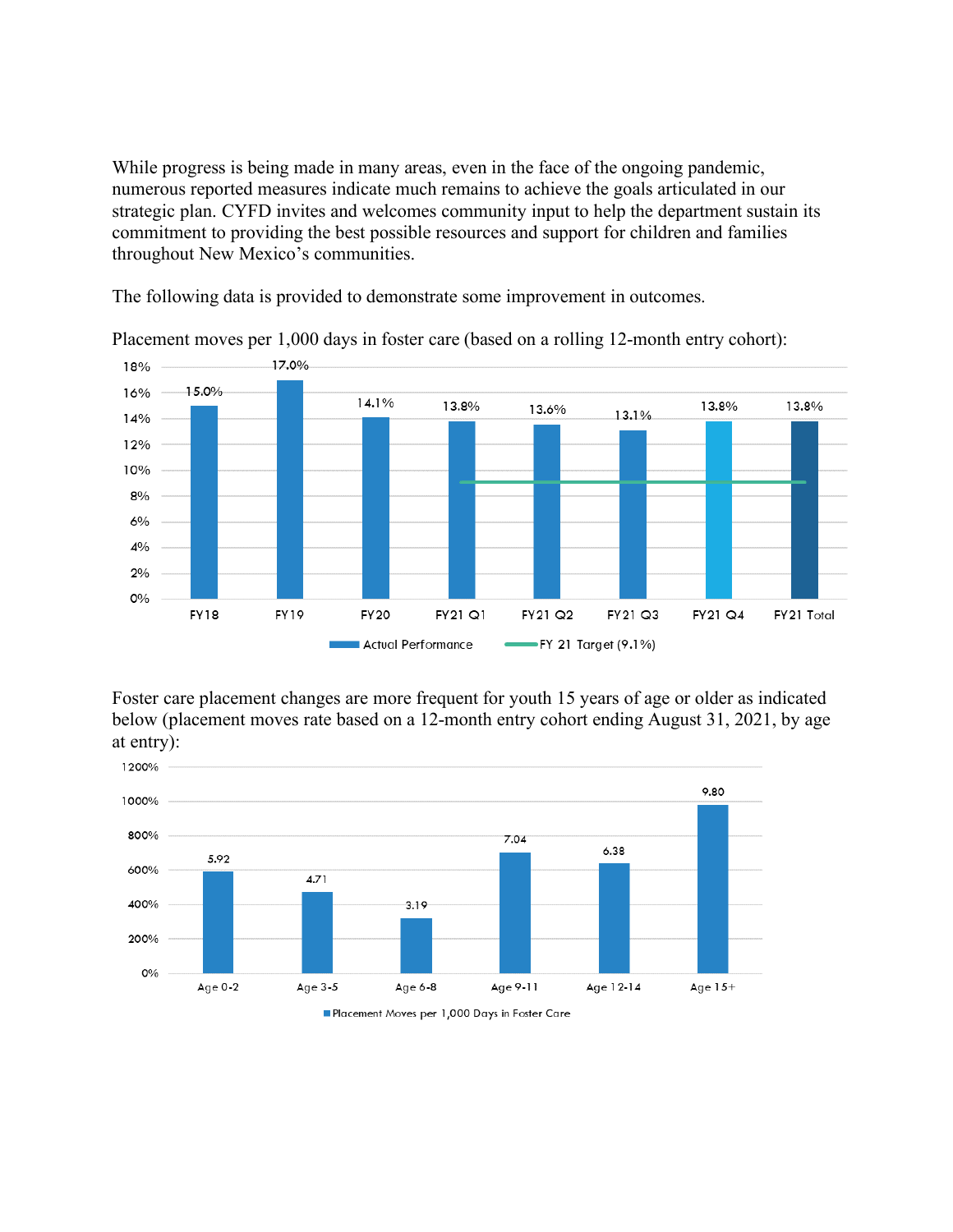

## Substantiated maltreatment incidents per 100,000 days in foster care:

CYFD has seen a decrease in foster care maltreatment from 2018 and a slight increase from 2020. CYFD is working to ensure children are not maltreated after contact with the child welfare agency by improving the quality of home visits, providing more support to resource families, implementing Quality Parenting Initiative, and increasing placement of children with kin. CYFD is testing a Management Information System to exclude allegations of historical abuse which account for 20-30% of the incidents.

CYFD and the New Mexico Public Education Department collaborated on the implementation of the Every Student Succeeds Act as part of a statutorily required taskforce. Members of the committee included a District Court Judge, foster parent, school personnel from Santa Fe and Espanola public schools, as well as CYFD and PED representatives.

Additional responses to the SCAC report:

- Reimbursement is provided to SCAC upon receipt of invoice. CYFD has paid \$111,548.96 for FY 20.
- CYFD welcomes the opportunity to be voting members and would request adequate notice for meetings.
- CYFD supports including additional SCAC members and would request that the ethnic and cultural membership reflect that of the population of children in foster care.
- CYFD welcomes more frequent reports from the SCAC and is committed to providing follow up including responses to the reports.
- Changes are being made to court reports to address: visitation frequency and quality as well as psychotropic medication monitoring and reporting.
- In meetings after this report, SCAC has indicated improvements in responsiveness by CYFD for documents and information.